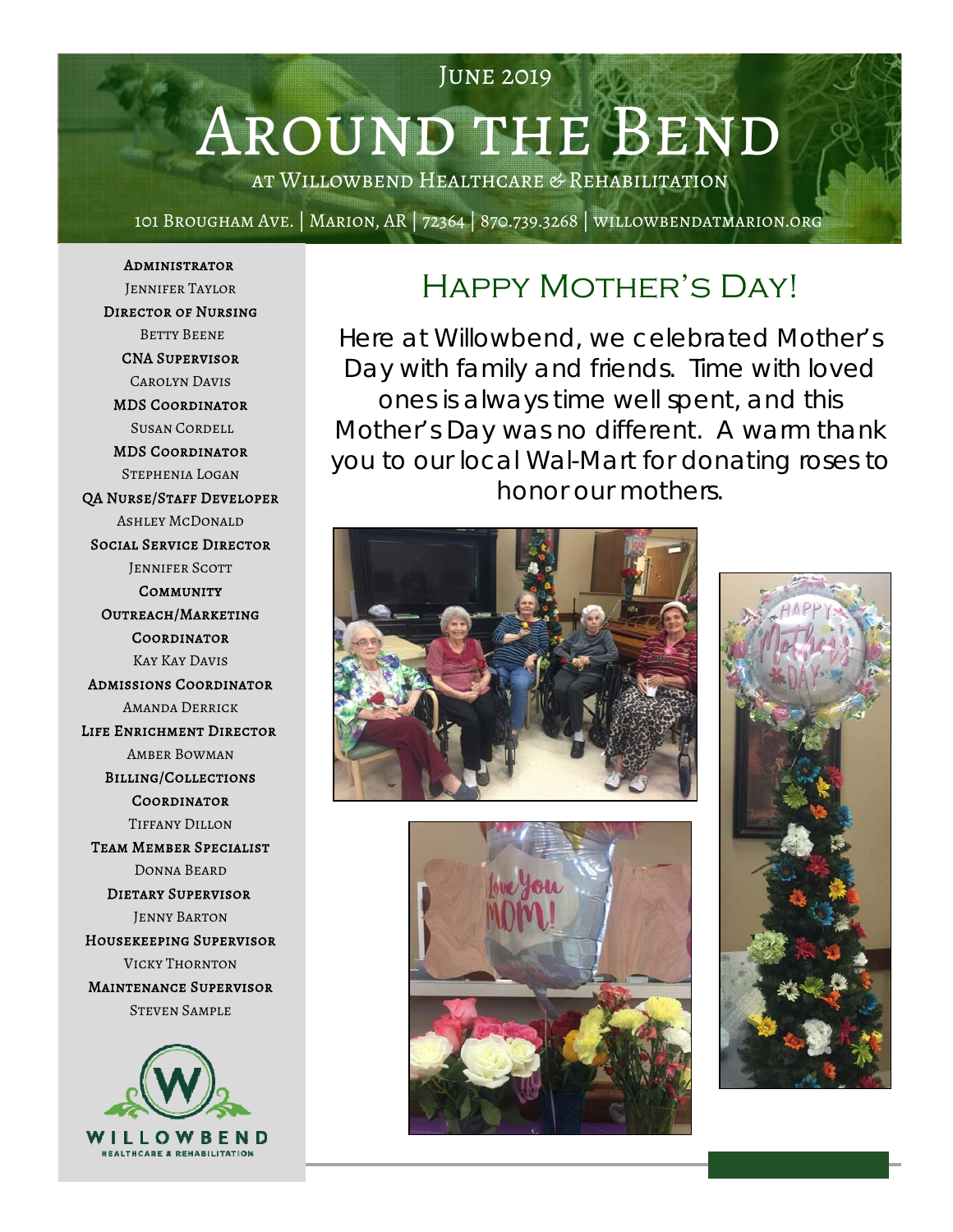### RESIDENT OF THE MONTH



**Mr. Calvin Golden**

Mr. Calvin is a very friendly, energetic man who never meets a stranger. He loves to spend time in the lobby, greeting our visitors. Thank you, Mr. Calvin, for making Willowbend your home.

# *Happy Birthday!*

### **Residents:**

| wesine ins.         |      |
|---------------------|------|
| Shelby Leihenseder  | 6/02 |
| May Ferguson        | 6/06 |
| <b>Mattie Flack</b> | 6/09 |
| Wanda Gray          | 6/12 |
| Roosevelt Cannaday  | 6/22 |
| Christina Comstock  | 6/30 |
|                     |      |

### **Employees:**

| Calmesha Hill    | 6/11 |
|------------------|------|
| Kadarius Johnson | 6/13 |
| Ora Lotefield    | 6/14 |
| Linda Macklin    | 6/18 |
| Peggy Smith      | 6/21 |
| Dorothy Macklin  | 6/25 |

## Happy Anniversary!

Please join us in congratulating the following employees who are celebrating an anniversary this month!

| Carline Turpine            | 1 year   |
|----------------------------|----------|
| LaTrece Clay               | 1 year   |
| <b>Christine Collins</b>   | 2 years  |
| <b>Verdie Wares</b>        | 2 years  |
| Sheena Lowe                | 2 years  |
| Gabrielle Bohnert-Lovelace | 3 years  |
| Latonya Trotter            | 10 years |
| <b>Amanda Derrick</b>      | 11 years |
| <b>Brenda Stewart</b>      | 11 years |
| Teresa Blagg               | 12 years |
| Patricia Burnett           | 13 years |
|                            |          |



**Toby Calihan** 

## Happy Nurses Week

EMPLOYEE OF THE MONTH

May 6-12 was a week set aside to honor our nurses. A heartfelt thank you goes to each of our Willowbend nurses. We appreciate your hard work, dedication, and service. You are a vital part our team!







for going the extra mile. Happy CNA Week!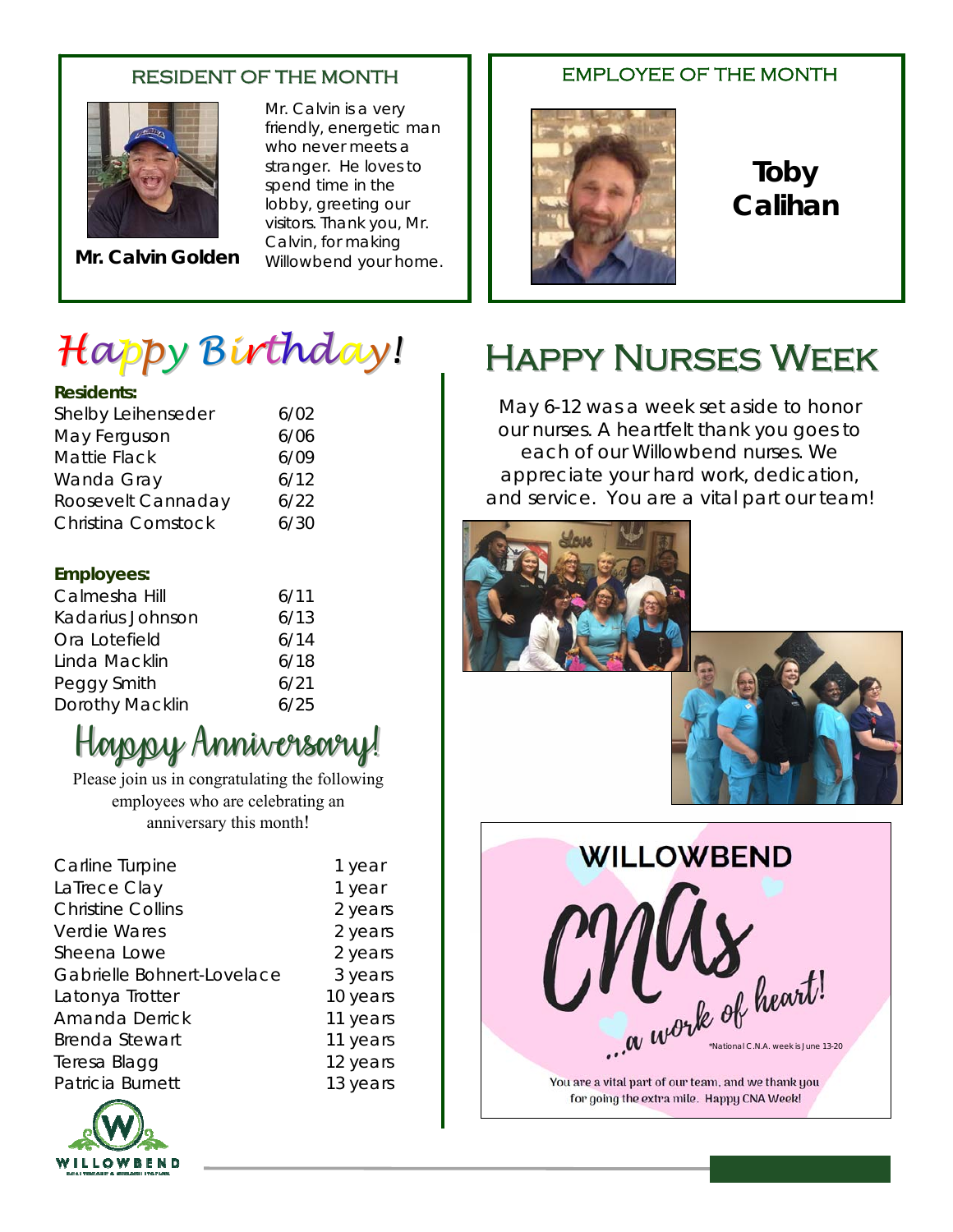

## Happy Nursing Home Week!

We celebrated in a big way with our residents and staff during National Skilled Nursing Care week. Complete with a luau, team spirit day, a cookout, and '80s themed dress day, we had a grand time together.



### Inspirational Quote of the Month

Imagination is more important than knowledge. Knowledge is limited. Imagination encircles the world. ~Albert Einstein